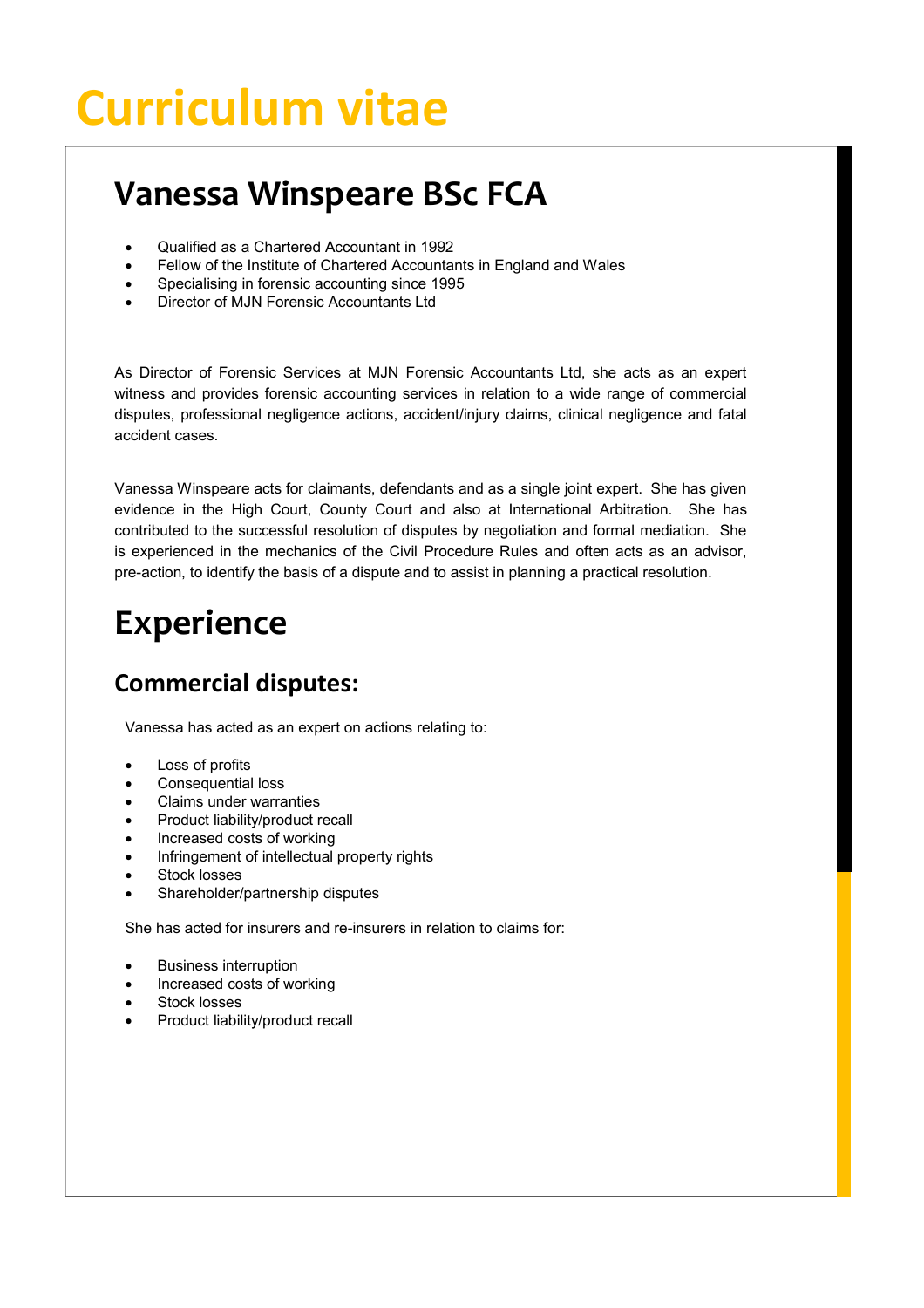#### **Accident and injury claims:**

- Loss of earnings for the self-employed /employed
- Loss of dependency for the self-employed/employed
- Loss of company profits following the provision of negligent advice
- Pension and employment benefit losses

Vanessa has prepared reports for the following:

- Building & Construction industry including builders, plumbers, electricians etc.
- · Food industry, including restaurateurs, publicans and fast food take away.
- Beauticians and hairdressers.
- Exhibition/event organiser.
- Service companies.
- · Accountants, solicitors, teachers, doctors, dentists, nurses, pilots, architects, surveyors, farmers, publicans and police.
- Retailers of food, clothing and consumer goods.
- · Transport including railway workers, bus drivers, lorry drivers and taxi drivers.
- Printing industry workers.
- Equestrian centers and equestrian riders.
- Film production company.
- Film special effects provider.
- Leisure industry, including caravan parks, hotel owners and operators and tour operators.
- Property holding companies including property rental, property investment and property development.
- · Oil and gas industry
- **Estate agents**
- Doctors/NHS workers, dentists and hospital workers.

### **Contentious valuations**

Vanessa has prepared numerous reports dealing with the valuation of business or an individual shareholding for disputes arising from the following types of actions. Vanessa has also acted as a shadow expert.

- **Matrimonial**
- · Probate
- Shareholder disagreements
- · Agency terminations
- **Insolvency**

#### **Other**

- Calculation of loss of earnings following wrongful imprisonment.
- Calculation of interest on losses as a result of wrongful imprisonment.
- Restating a mortgage account following the bankruptcy of the mortgagee.
- Review of completion accounts for a property development company.
- · Calculation of losses following wrongful termination of employment and/or contract.
- · Review of bank accounts to determine whether a local authority had paid too much in state housing benefits.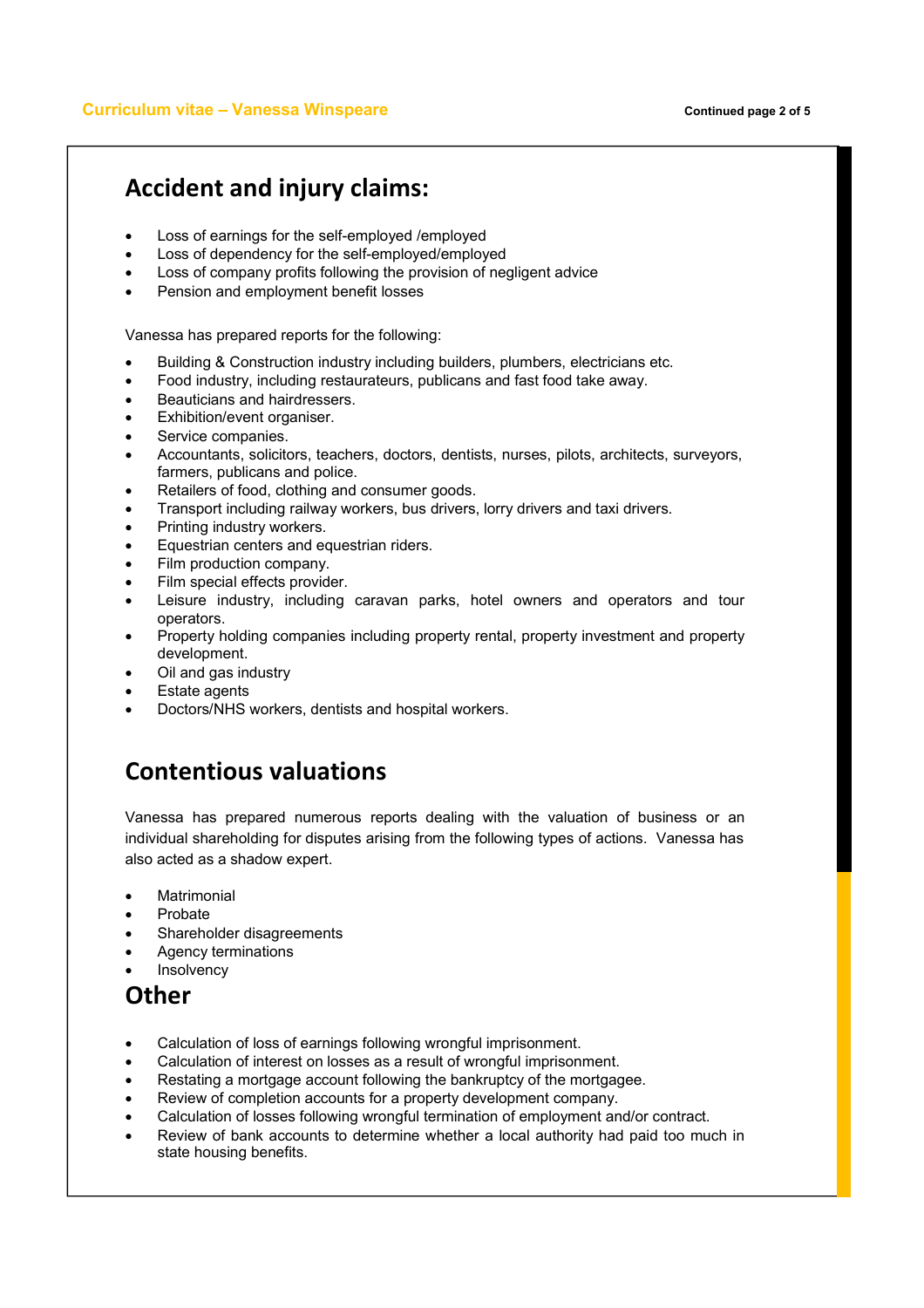#### **Example cases:**

· **Rail - loss of revenue:** Initially Vanessa was instructed by Railcare's insurers to review the claim for loss of ticket and catering revenue as a result of a rail incident. However, the claims were not settled and GNER started proceedings against Railcare. She continued as the Expert for Railcare and her work included analysing ticket sales by types, revenue streams and factors influencing rail network (*GNER v Railcare).* The case was heard in the High Court and Mr Justice Gross awarded damages based on her calculation where he said

"*The Winspeare approach: As already foreshadowed, I favour Ms. Winspeare's budget based approach…"* [2003] EWHC 1608 (Comm) Case No: 2000/762

· **Rail - performance regime loss:** Vanessa was instructed by a train operating company's insurers to assess claims under the performance regime as a result of damaged points. The incident caused the track to be closed for some time and then to operate as a single track. She spent considerable time with Network Rail (formerly Railtrack) to understand the conversion of actual minutes to performance minutes and the implications of the various schedules within the performance regimes. Also, she have been instructed by insurers on a number of occasions to calculate

performance regime losses following such incidents as bridge collisions and crossing incidents which resulted in the closure of railway lines. In these cases the lines have been closed for periods from a few hours to a few days and have involved one or more train operating companies.

- · **Local Authority:** Vanessa was appointed by the local authority to calculate the losses suffered after a major incident at a tower block. The calculation included the increased costs of re-housing the residents in neighbouring boroughs.
- **Benefit claims:** Vanessa was instructed to review the trading accounts to determine whether benefits had been fraudulently claimed. Following the provision of the report the benefits were reclaimed and criminal action taken.
- · **NHS overpayment:** The NHS claimed to have overpaid agency nurses. Vanessa was instructed to investigate the payments made and to determine the value of any overpayment. Following a detailed review and report, the NHS recovered substantial amounts.
- · **Noise nuisance:** Vanessa was instructed by the Defendant in relation to a claim for trading losses and loss of investment income because they were unable to sell their property at full value due to the blight caused by the noise nuisance. The case settled at mediation.
- · **Mining:** Vanessa worked as part of a team quantifying the loss of production at a copper mine following an explosion, including assessing mine plan changes, lost revenue from by-products, costs saved and increased cost of continued operation.
- · **Termination of contract:** Following the early termination of a contract for an airport concession which resulted in the closure of the outlet site Vanessa was appointed to determine the profit that would have been achieved had the concession continued to operate.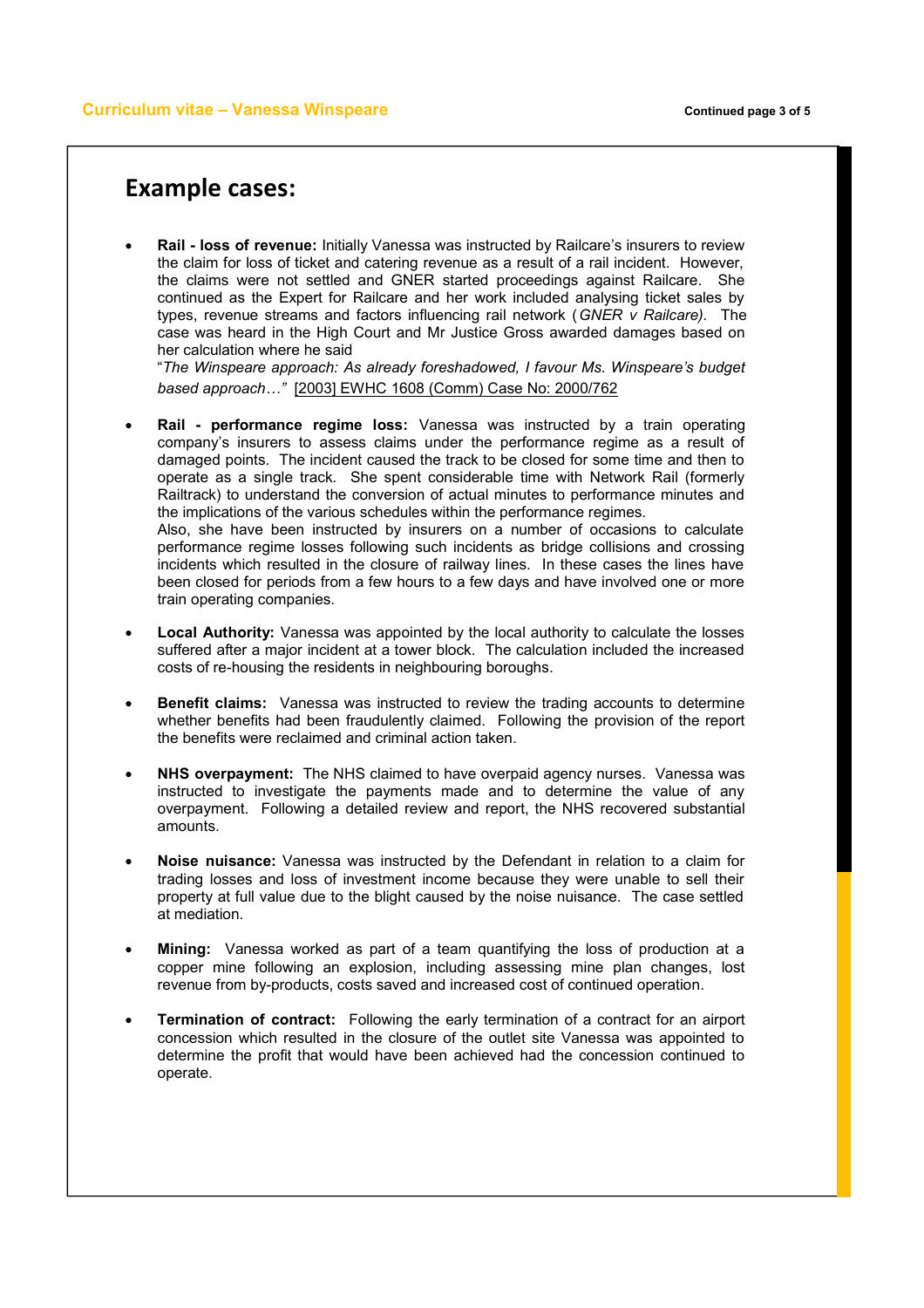#### **Curriculum vitae – Vanessa Winspeare** *Curriculum vitae – Vanessa Winspeare Continued page 4 of 5*

- · **Procurement investigation**: Vanessa was instructed to review payments under a contract to determine whether they were genuine payments or to identify those that were suspicious. A report was prepared and the questionable payments were quantified.
- **Patent breach:** When it was found that a new product breached an existing patent. Vanessa was part of a team appointed to calculate the losses which included loss of market share, lost revenue as new entrants to the market causing a reduction in the selling price and increased costs of royalties and disposal of infringing product.
- · **Telecom sale/breach of warranty:** After the sale of a telecom business the purchaser claimed that the warranties and guarantees had been breached and the contingency was not due. Vanessa was appointed to determine whether the initial projections were flawed as claimed.
- · **Insurance recovery - power station:** Following an incident at a power station where insurers paid claims for losses. Vanessa was instructed by insurers to calculate the losses to be recovered from third parties. The majority of the losses were increased costs from the incident, which included analysis generation regimes before, after and during the incident. This case settled after being part heard.
- · **Insurance recovery- warehousing:** Vanessa was instructed by the Defendant to review the recovery claim by insurers following a flood at a book warehouse. The case settled at the start of the trial.
- · **Product liability:** Vanessa was instructed by insurers following a product recall claim of timber frame manufacturer. Her work included assessment of lost contracts, cost of repairs and impact on future sales.
- · **Food industry:** Vanessa was appointed to calculate the loss of profits at a major food retailer following a fire at the premises. This included analysis of the revenue lost at the particular store and also gains at surrounding stores.
- · **Property investment:** In a divorce case Vanessa was appointed as the single joint expert to provide a valuation of the owner managed business, which invested in commercial and residential properties.
- · **Printing:** Vanessa evaluated business interruption claim at a printing company following a flood. The calculation of losses included converting lost production time to sales value and reviewing the increased costs due to out-sourcing the printing.
- **Stock loss:** Following a fire at a food processing plant, Vanessa worked with adjusters to review the financial claims presented by the Insured. The losses included costs of freezing products, increased costs of distribution and out-sourcing and lost margin on frozen products compared to fresh products.
- · **Multi party action:** Vanessa was appointed as the Defendant's expert in relation to three claims against them for loss of profits and increased costs of working totaling £7 million. Following the preparation of an Expert report, the Claimants settled the case at considerably less than the claimed amount.